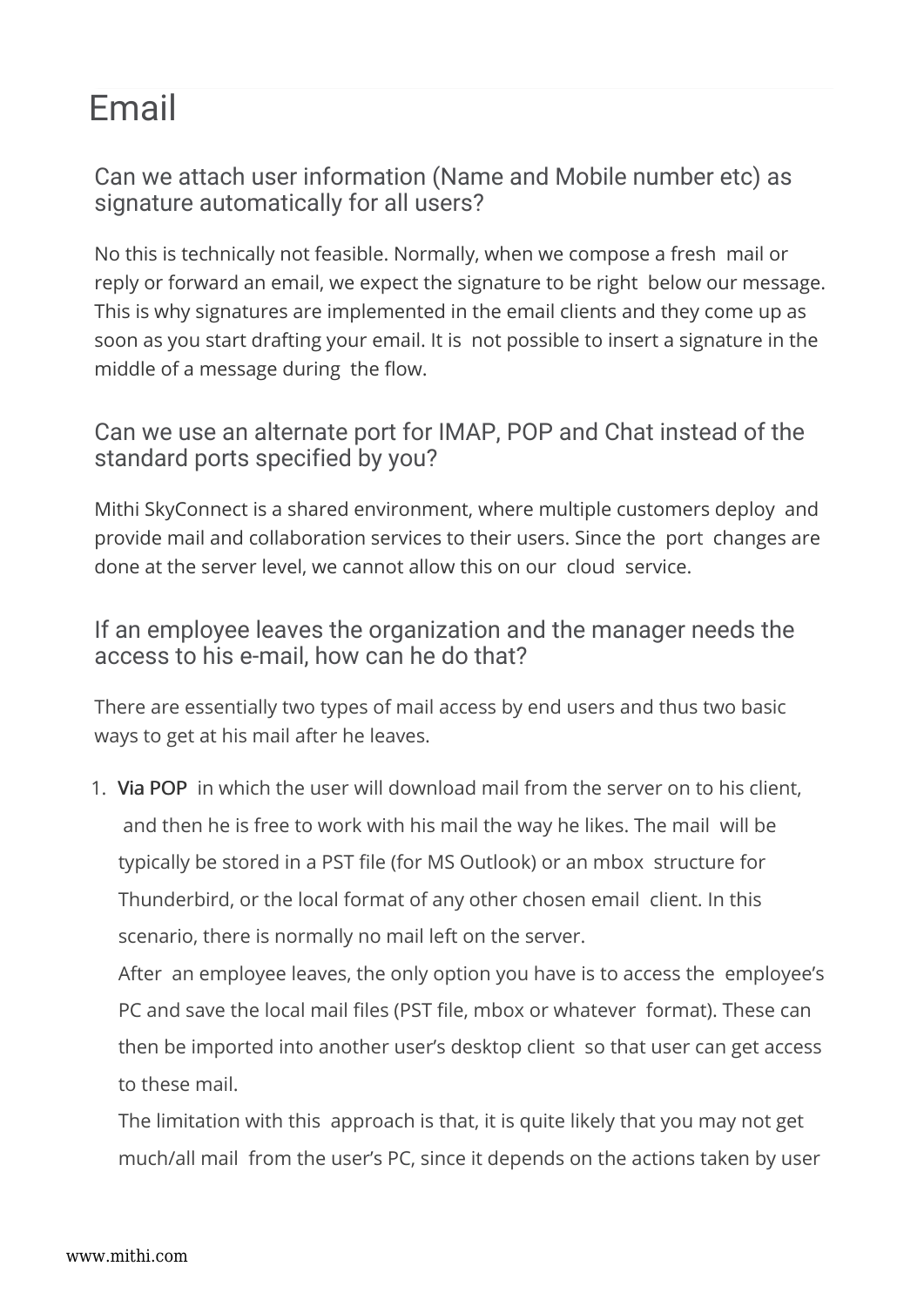to manage his mail. Also we have observed that when employees leave, they delete all their mail and go. Lets not forget the operational difficulties for the administrator in this approach.

2. Via IMAP, in which the user will connect via MS Outlook, Thunderbird of any other client which supports IMAP. In this scenario, the mail resides on the server and the client only caches a copy to the local PC. This cached copy is also stored in a PST (MS Outlook), mbox (Thunderbird) or whatever local store format depending on the chosen client.

After an employee leaves, you can get complete access to the mailbox from the server itself. The mail can then be copied to another active user's mailbox in another folder.

However, this approach suffers the same limitation as the one described above for POP. The content of the mailbox depends on how the employee left it.

SkyConnect's Personal Archival is the only way to get a complete handle on an employee's unaltered mailbox state. Using this approach, we configure personal archival for all employees so that a copy of every mail sent and received by the employees is deposited into the corresponding personal archive account of that employee and that account is read only. The mail in these archive accounts are retained for the specified duration (typically a year or more). If an employee leaves, no matter what is the state of his live mailbox at that point, you can get complete access to every mail sent/received via the employee's archive account. You now have the option to provide complete access to the employee's archive account to another active user or else copy all the mail from the archive account to a personal folder of active user's mailbox.

## What is the difference between IMAP and POP type of email accounts?

| <b>IMAP</b>                    | <b>POP</b>                              |
|--------------------------------|-----------------------------------------|
| The IMAP protocol, by default, | The POP protocol, by default, is set to |
| allows the user to keep all    | download all the messages from the mail |
| messages on the server.        | server onto your computer.              |